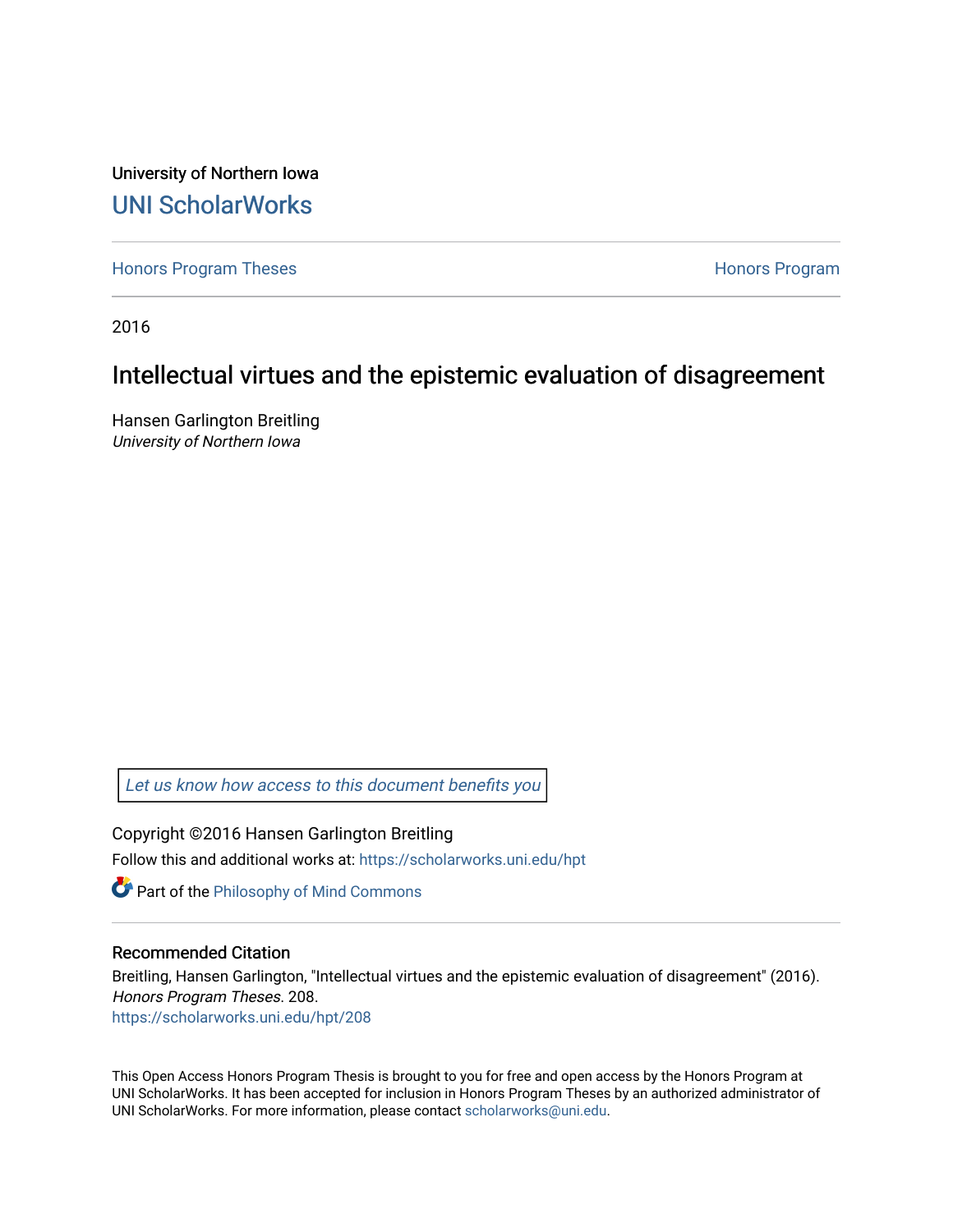## **INTELLECTUAL VIRTUES AND THE EPISTEMIC EVALUATION OF**

**DISAGREEMENT**

**A Thesis Submitted** 

**in Partial Fulfillment** 

**of the Requirements for the Designation**

**University Honors with Distinction** 

**Hansen Garlington Breitling** 

**University of Northern Iowa** 

**May 2016**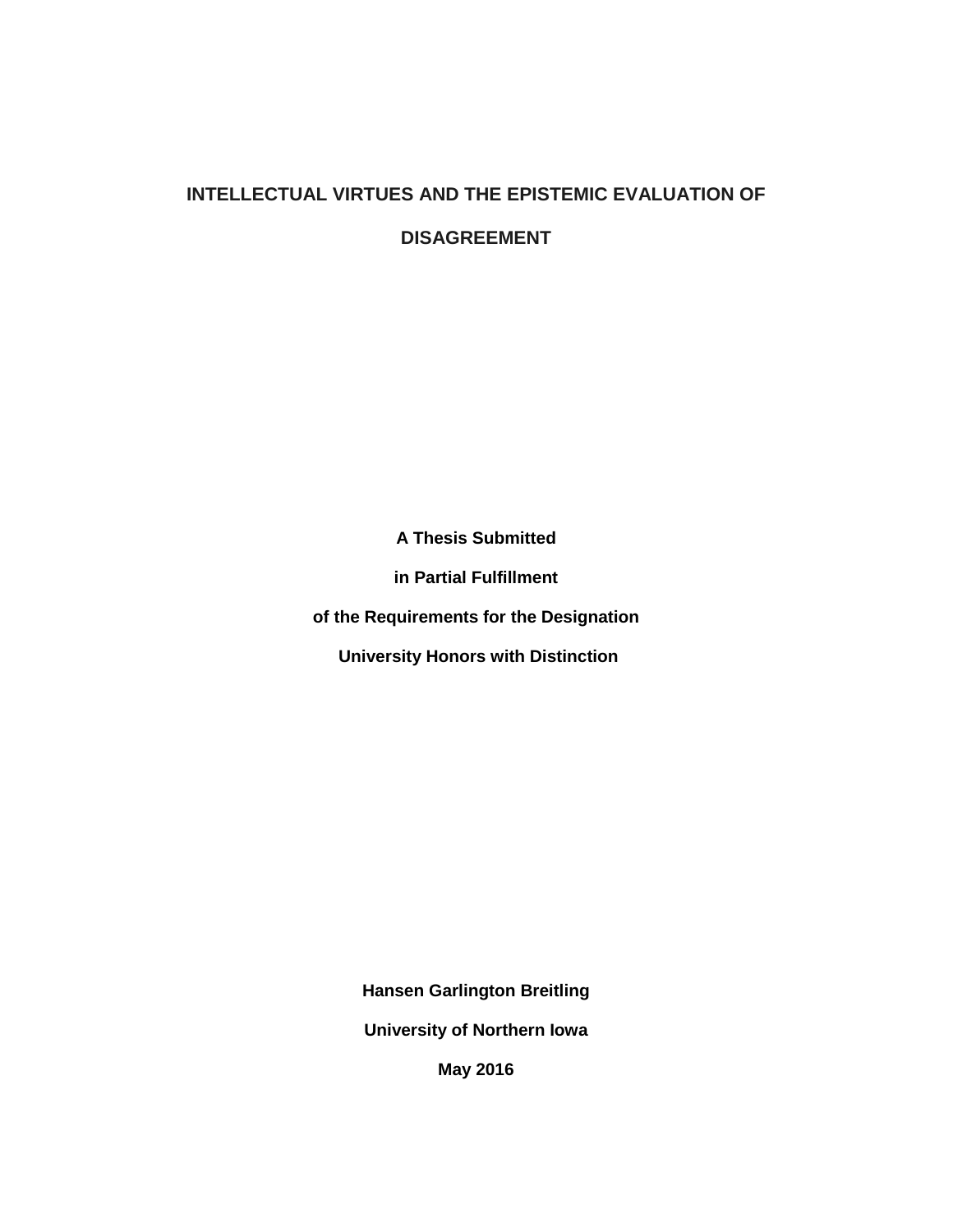This Study by: Hansen Garlington Breitling Entitled: Intellectual Virtues and the Epistemic Evaluation of Disagreement

has been approved as meeting the thesis or project requirements for the Designation University Honors with Distinction

Date Reza Lahroodi, Honors Thesis Advisor, Philosophy and World Religions Department

Date Dr. Jessica Moon, Director, University Honors Program

 $\ddot{\phantom{0}}$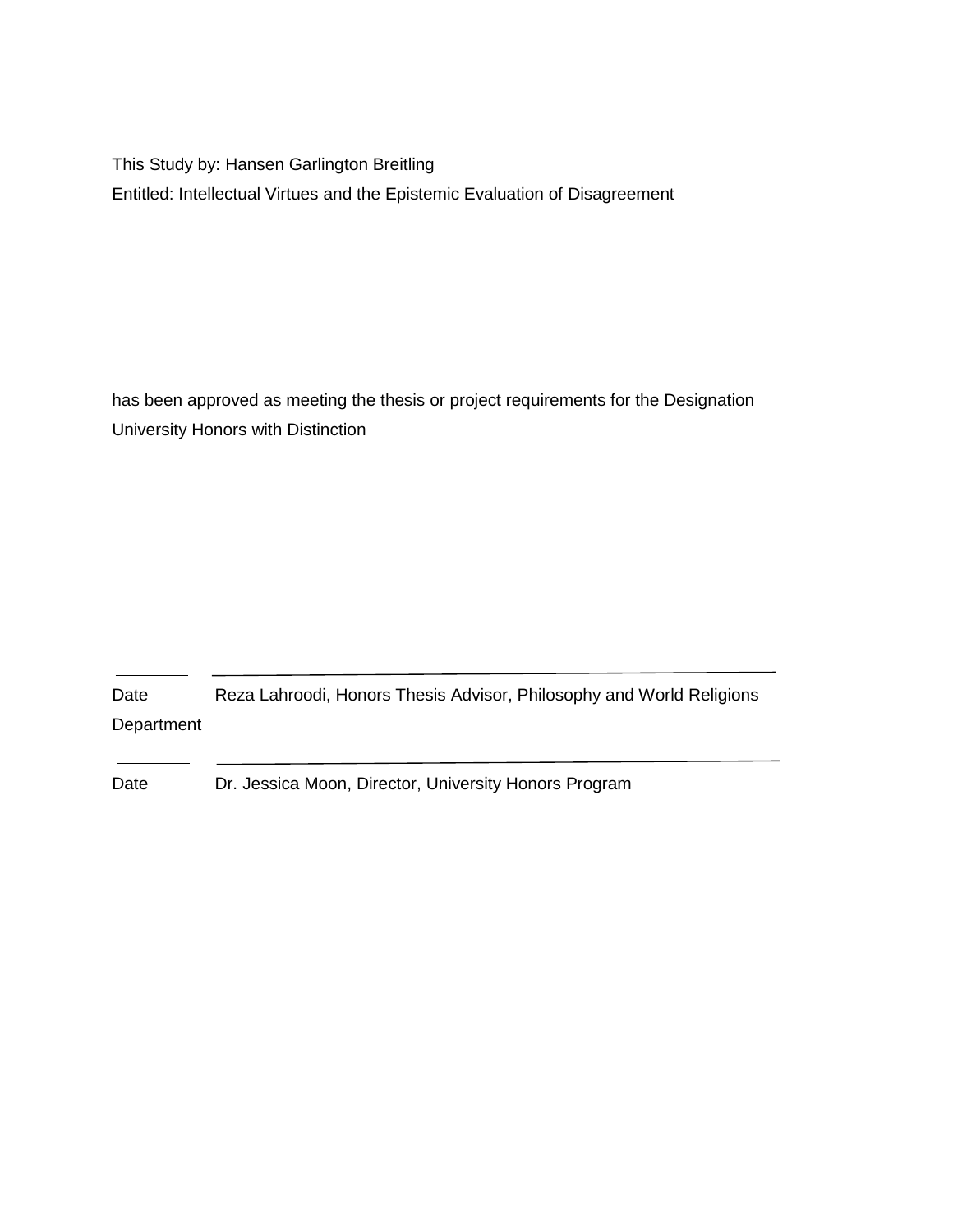## **Table of Contents**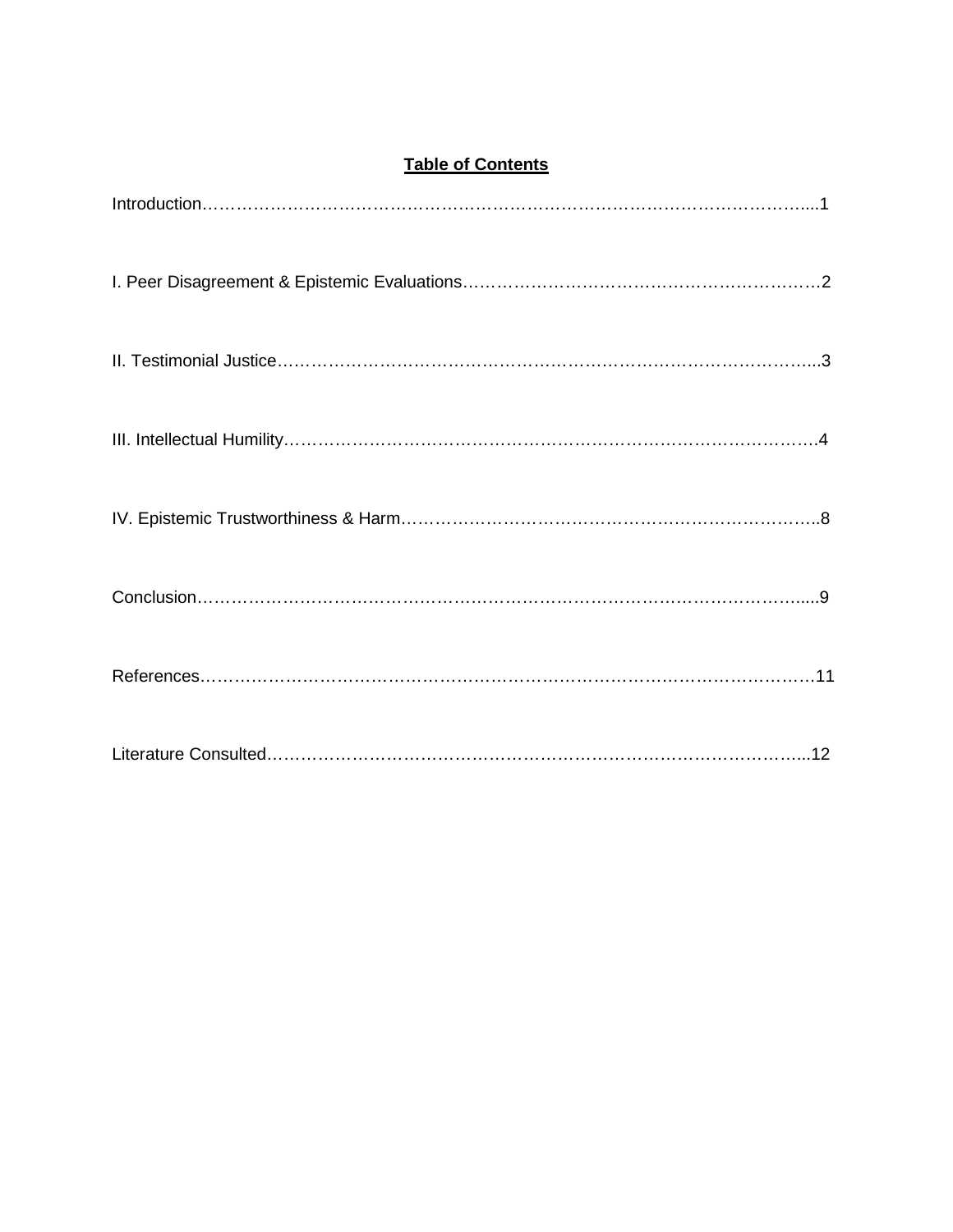## **Introduction:**

What is required to accurately judge another's epistemic prowess in relation to one's own epistemic position, specifically in cases of disagreement? How do the requirements relate to the philosophical dialogue on epistemic peer disagreement? These questions stem from a gap in contemporary literature on epistemic disagreement; scholars have, in their writings on epistemic peer disagreement, largely overlooked the question of how one is able to accurately evaluate whether they are engaged in a certain kind of epistemic disagreement (peer or other).

This paper will argue that a proper evaluation of the epistemic status of another person in relation to oneself presupposes the possession of the relevant subset of intellectual virtues, referred to as "p-virtues" throughout the rest of the work. A summation of the claim I am making is as follows: If person S believes the claim P and S believes that another person, S1, believes the claim not- P, S knows (or has a justified belief about) the evidential value they have to accord to S1's disagreement "only if" S has p-virtues.

What, then, are these p-virtues? Further why are they essential to one's ability to know or be justified in forming a belief about one's epistemic disagreement with another? Testimonial justice (to borrow Fricker's term<sup>[1](#page-4-0)</sup>), and intellectual humility will be argued to be among such virtues. Section one will advance the introduction of intellectual virtues in the debate on the epistemology of disagreement. Sections two and three will explicate testimonial justice and humility as intellectual virtues which are also p-virtues. In section four, a common understanding of these p-virtues will be invoked to shed light on what precisely is occurring when a lack of pvirtues leads one to misevaluate an epistemic situation, and what harm is associated with this mistake. The concluding section will briefly reflect on the broader significance of the thesis of this paper.

<span id="page-4-0"></span> $<sup>1</sup>$  Fricker, 2007.</sup>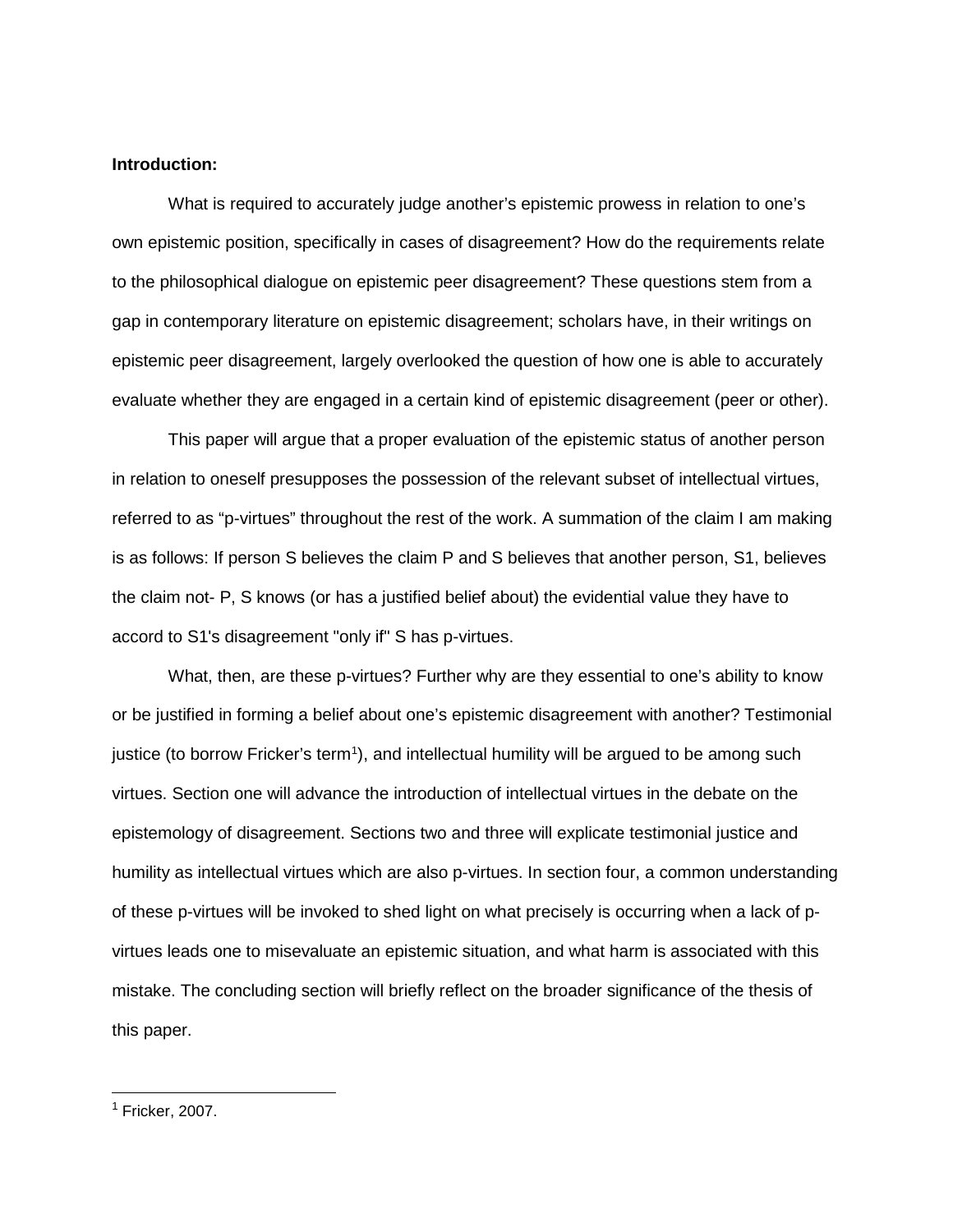#### **I. Peer Disagreement & Epistemic Evaluations:**

The field of peer disagreement in epistemology is both fascinating and rapidly expanding. Before it can be explored, a working definition of epistemic peers is necessary. Individuals are considered epistemic peers when neither of them enjoys an advantage nor suffers from a disadvantage with regards to their knowledge of the evidence and arguments pertaining to a disagreement, nor stands on unequal footing with regards to cognitive ability or virtues/vices. If cognitive/evidential advantages, inequalities, or other relevant differences are present, then the parties involved are divided as epistemic inferiors and superiors.

The question at the heart of this field is this: what is the *rational* response to disagreement with an epistemic peer? This question looms over and, to a large degree, shapes the writing on peer disagreement. There are numerous other queries and directions, which have been or are being explored due to their relation to the primary question. There is, however, a distinct but related question: what qualities or characteristics allow one to accurately judge another as an epistemic inferior, peer, or superior? This question is of great import; since to reach a stage where the primary question becomes epistemically relevant to one's disagreement, one must first be able to establish if any particular disagreement is a case of disagreement with an epistemic inferior, peer, or superior.

This final question, which I will refer to as 'p-question,' is what sparked the thesis of this work: that there are certain virtues, p-virtues, that must be possessed in order to accurately assess any given disagreement and assign it to one of the three categories. The p-question seems to have been largely overlooked by the literature on peer disagreement, and the explanatory gap must be filled in order for the answers to broader questions to become useful. If one cannot reliably establish who is an epistemic inferior, peer, or superior, then one greatly reduces the probability that they will respond rationally to a disagreement, even if they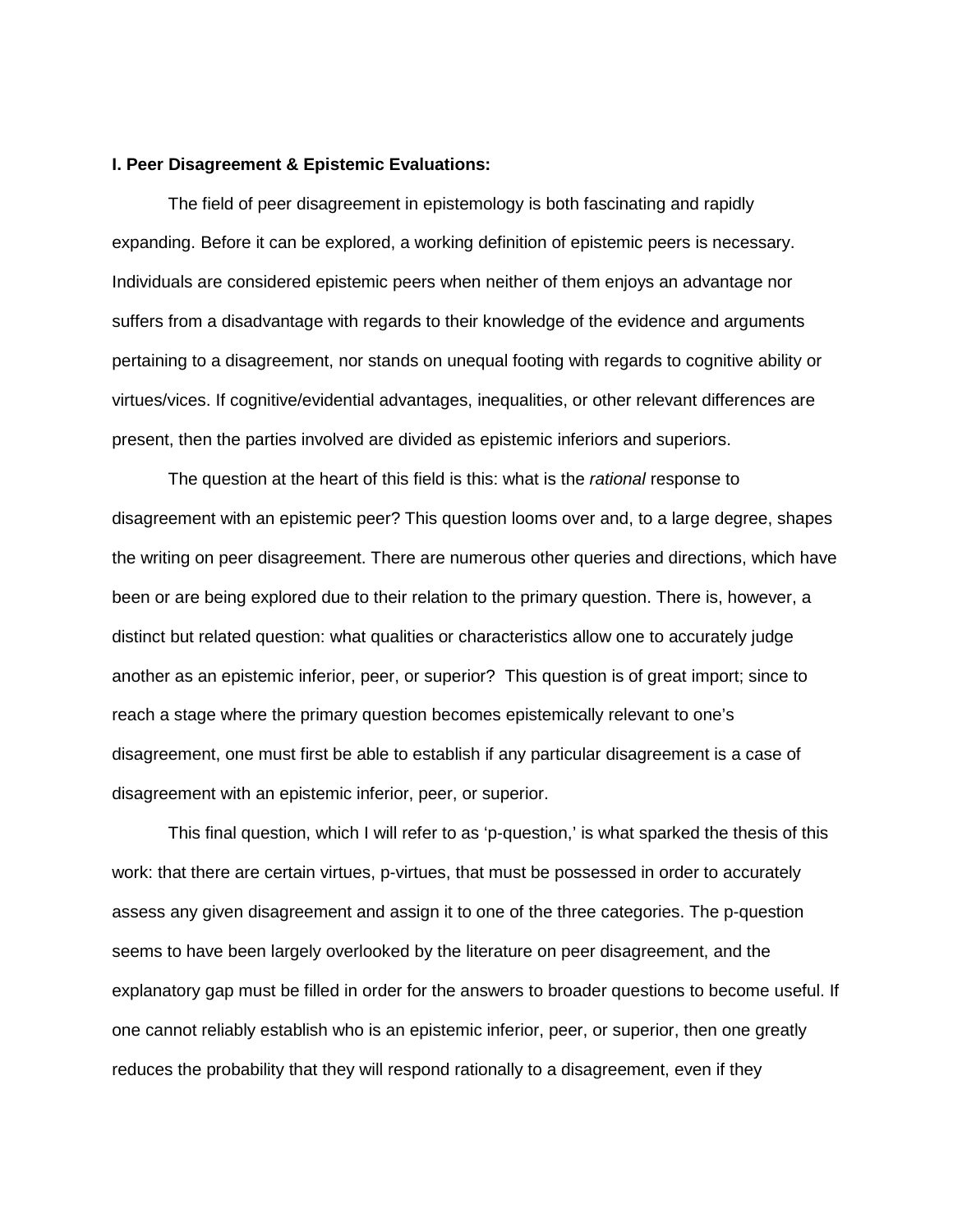possesses the correct answer to the primary question. I will continue on now to establish two examples of p-virtues.

## **II. Testimonial Justice:**

Testimonial justice will be defined as the negation of testimonial injustice, so it is with the latter concept that I will begin. First, the context of this particular kind of epistemic injustice (testimonial injustice is here thought to be a subset of epistemic injustice) is that there is a situation where a speaker and would be knower attempts to *tell* a hearer something, and thus transmit knowledge. ". . .the central case of testimonial injustice is identity-prejudicial credibility deficit"<sup>[2](#page-6-0)</sup>. The two primary components of this definition of testimonial injustice are that it stems from one's prejudices against certain perceived identities, and that this prejudice is used by the hearer to justify giving the speaker lessened credibility as a knower. The hearer's reliance on identity prejudices which result in affording the speaker a lowered credibility is an example of identity power. Using the example of race as a social identity, one can identify testimonial injustice occurring against (in one of many possible examples) certain racial minorities who are stereotyped as being poorly raised, less naturally intelligent, and therefore less credible as knowers<sup>[3](#page-6-1)</sup>. This kind of persistent testimonial injustice degrades its subject due to the warped perspective of the hearer.

The result of testimonial injustice is that the would be knower suffers what Fricker calls a primary harm: a harm which damages ". . . a capacity essential to human value".<sup>[4](#page-6-2)</sup> Fricker claims

 $\ddot{\phantom{a}}$ 

<span id="page-6-0"></span><sup>2</sup> Fricker, pp. 28, 2007.

<span id="page-6-1"></span> $3$ Stereotypes are defined by Fricker neutrally and simply as a widely held association between a given social group and one or more attribute. Further, neutrally defined stereotypes can be seen as unavoidable and often useful heuristics in everyday epistemic situations. However the focus of this work is on negative and prejudiced stereotypes which, as pre-judgements, harm the social group in question as knowers by reinforcing unreliable or unfounded empirical generalizations.

<span id="page-6-2"></span><sup>&</sup>lt;sup>4</sup>The distinction and details of primary versus secondary harms will not be discussed here; Fricker, pp.44, 2007.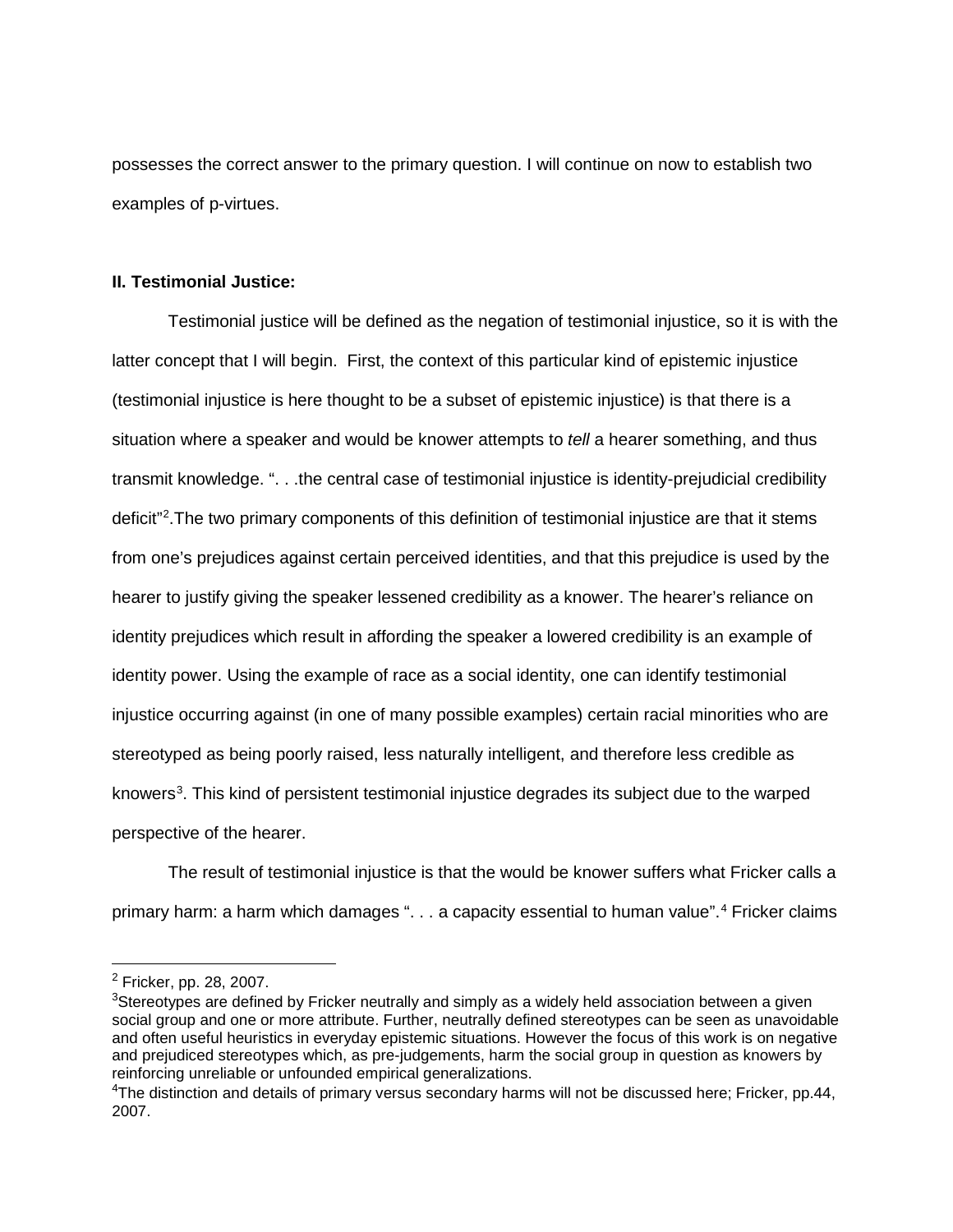that being a knower and capable of freely putting forth ideas into social discourse is a fundamental aspect of being a human, and I concur. Being harmed as a knower damages this essentially human aspect of a person. Framing the harm this way allows one to see testimonial injustice as not just an epistemic detriment, but a powerful tool of oppression which silences voices of those who are already forced into characteristically inaccurate and unfair social identities. As Fricker states, the primary harm of this injustice is to undermine the very humanity of the speaker by restricting a basic human freedom and treating them as *less than*.

Testimonial justice as a virtue is thought in this work to be the negation of testimonial injustice; it is the virtue of neutralizing the epistemically harmful prejudices and resulting credibility deficit that accompany testimonial injustice. The intellectual virtue of testimonial justice comes first from a habitual and conscientious recognition of the existence of negative and systematic prejudices, and then proceeding to counter the credibility deficits that stem from this epistemic injustice by giving additional weight and regard to a speaker whose perceived identity normally results in their being shackled with a credibility deficit. Possessing this virtue is crucial to accurately assessing one's epistemic position to another in the case of a disagreement, as without it (or if one possesses the vice of testimonial injustice) one will likely handout credibility deficits that are not related to the speaker's epistemic competence. The implications of testimonial justice with regards to disagreement will be further fleshed out in the section IV of this work. For now, an account of intellectual humility needs to be given.

## **III. Intellectual Humility:**

The definition of the virtue of intellectual humility is contested by scholars, so it will serve this work to briefly outline a few competing views in order to reveal the relevant implications of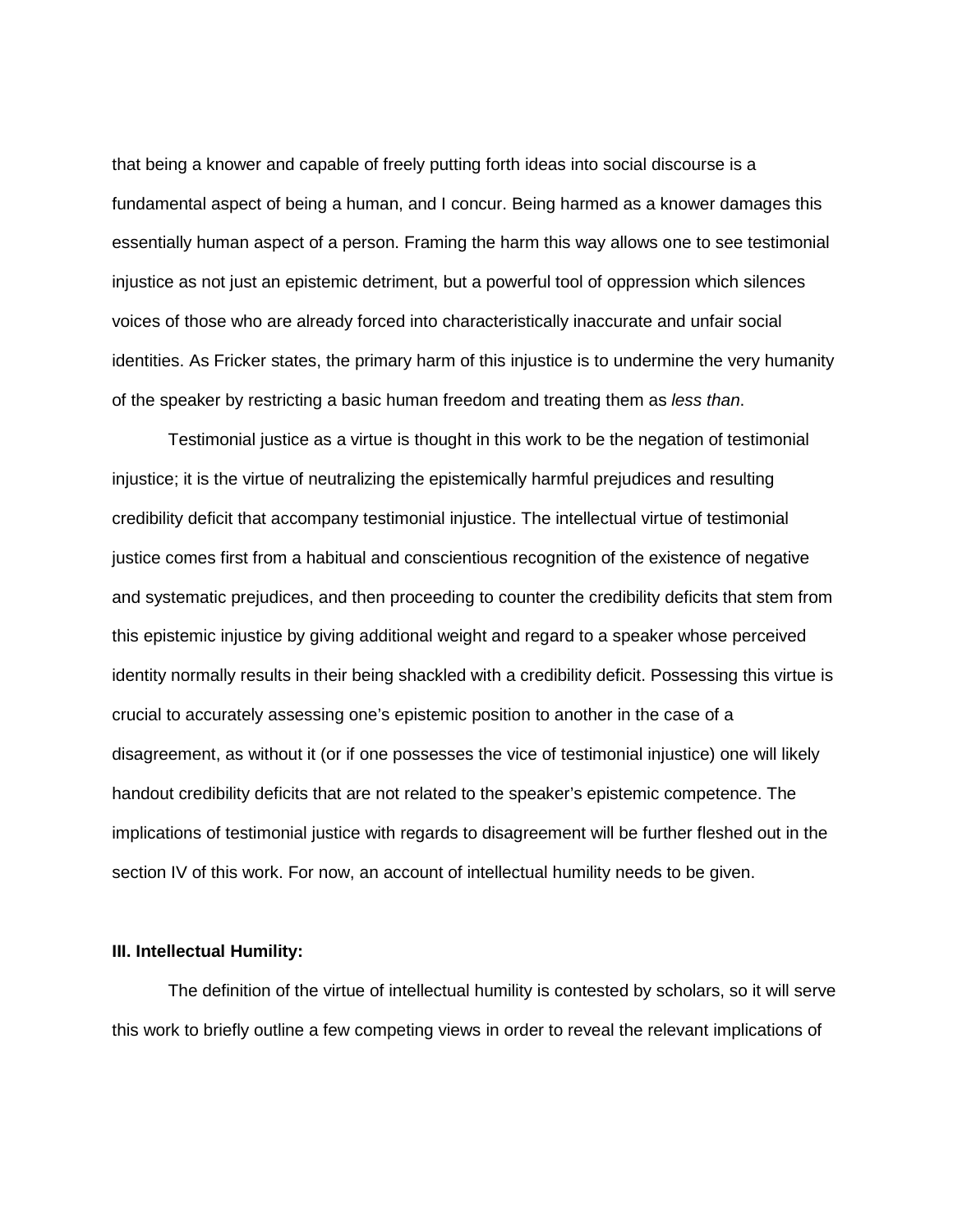each. Robert and Wood, in their work *Intellectual Virtues*<sup>[5](#page-8-0)</sup>, extract an idea of intellectual humility as it relates to corresponding vices like vanity and arrogance. Julia Driver<sup>[6](#page-8-1)</sup> gives an account of modesty, which is taken to be correlative to humility, in which one must purposely underestimate and undervalue their own worth. Contrastingly, Garcia<sup>[7](#page-8-2)</sup> offers a definition which concentrates on the moral as opposed to intellectual virtue of humility, so it must be translated into one which is intellectual for the purpose of this work. Finally, I will divide up these theories into two broad categories in order to distinguish how they relate to and support the thesis on the p-virtues needed by a person to properly assess disagreements.

When illuminated by the vice of intellectual vanity, Roberts and Wood take humility to be a virtue exhibited when a person is generally unconcerned or inattentive to their intellectual value or status. Crucially, this does not entail an ignorance or mistaken perception of the person's worth; they are not deluded about their worth, they are apathetic to it. The intellectually vain person would be overly concerned with how they appeared to others, and how their status and worth is perceived by others.

The vice of intellectual arrogance is said by Roberts and Wood to lay in a person's disposition to feel entitled to make extravagant intellectual claims due to the person's inflated view of themselves. An intellectually arrogant person sees themselves as superior or more excellent in terms of their thinking, and uses this self-perception as justification to overstep the proper intellectual bounds that are set by an accurate view of their intellectual prowess. Using arrogance as the background for a definition of the virtue of humility, Roberts and Wood say that the virtue is ". . .a disposition not to make unwarranted intellectual entitlement claims on the basis of one's (supposed) superiority or excellence. . ."<sup>[8](#page-8-3)</sup>. Repeating the process of drawing

<span id="page-8-0"></span><sup>5</sup> Roberts and Wood, 2007.

<span id="page-8-1"></span><sup>6</sup> Driver, 1999.

<span id="page-8-2"></span><sup>7</sup> Garcia, 2006.

<span id="page-8-3"></span><sup>8</sup> Roberts and Wood, pp. 250, 2007.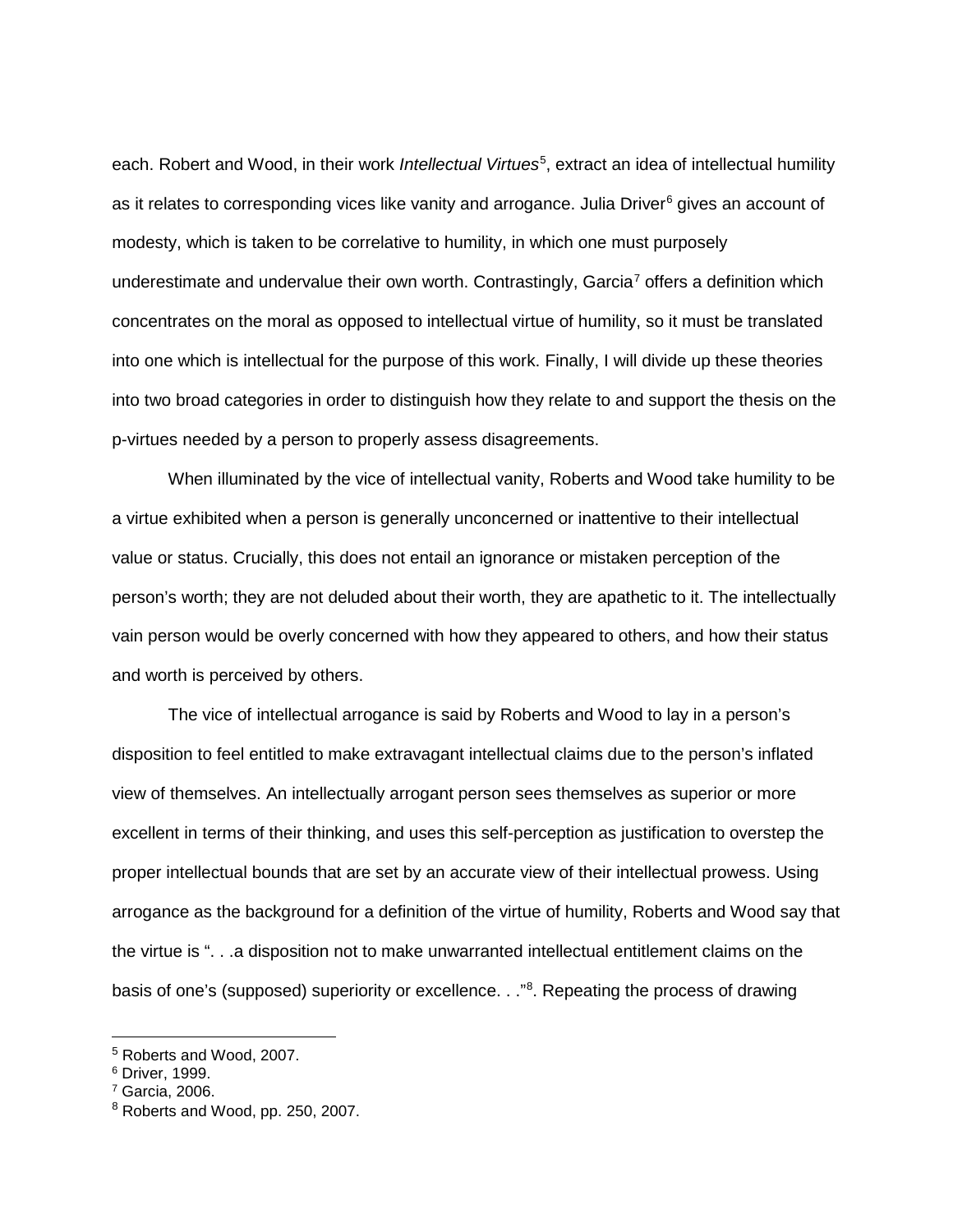humility's definition from a possible opposing vice, intellectual humility here concerns itself not with how others perceive the person in question, but with the self-perception of the individual. Further, it is this accurate self-perception and then making of *appropriate* intellectual claims that characterize humility when opposed to arrogance.

Roberts and Wood pull together their various accounts of intellectual humility to offer the following definition: ". . . it is an unusually low dispositional concern for the kind of selfimportance that accrues to persons who are viewed by their intellectual communities as talented, accomplished, and skilled. . ."<sup>[9](#page-9-0)</sup>. Intellectual humility is the habit of a person who has an accurate evaluation of their own intellectual skills and virtues to pay little attention or mind to their talents and the like, and not to overestimate the bounds or reach they are entitled to make in terms of intellectual claims upon the consideration of an accurate self-assessment.

Epistemic modesty, not intellectual humility, is the subject of Driver's writing. However this paper will use her account and discuss it as if it is interchangeable with one of intellectual humility, and examine it as such. The primary features of her definition of modesty are a kind of limited ignorance and an inaccurate view of oneself. Self-deception and controlled ignorance are valued by her as tools that lead one to have the intellectual virtue of modesty; she calls this theory an underestimation account. She discusses several versions of the above view, and settles on the following as being the most defensible and accurate: "Combination modesty (CM) is when an agent is modest if he is disposed to underestimate self-worth to some limited extent, even in spite of the available evidence"<sup>10</sup>. Emphasis on the "limited" and "controlled" degree of ignorance being purported by Driver shows her recognition of the oddity of supporting an account that involves not only self-deception, but the valuing of ignorance. She examines

 $\ddot{\phantom{a}}$ 

<span id="page-9-0"></span><sup>&</sup>lt;sup>9</sup> Roberts and Wood, pp. 250, 2007.

<span id="page-9-1"></span><sup>10</sup> Driver, pp.830, 1999.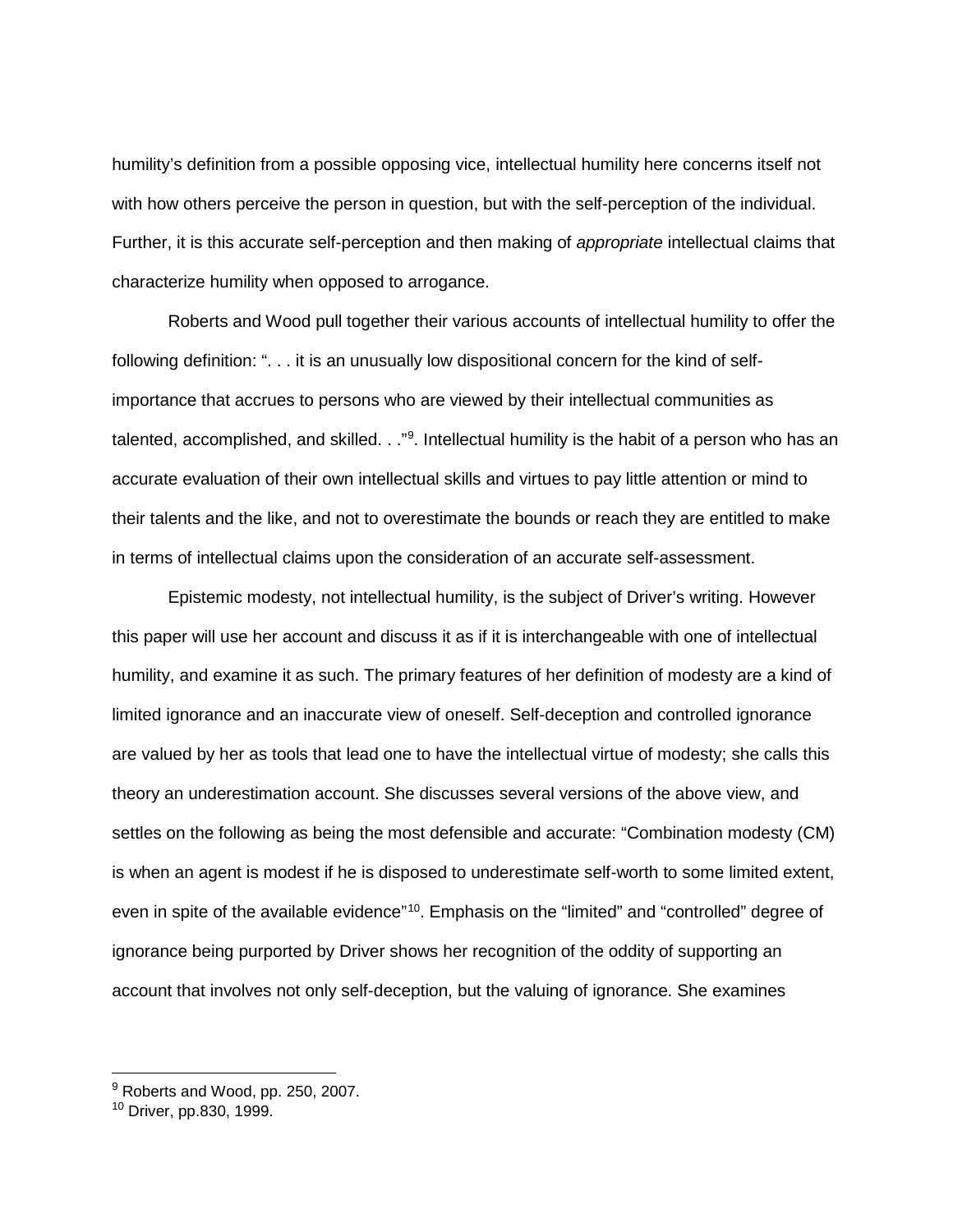several counter arguments and finds reason to maintain the view above; I will not delve into these here, but instead continue on to the final account of humility.

The title of Garcia's writing, *Being Unimpressed With Ourselves: Reconceiving Humility<sup>[11](#page-10-0)</sup>*, offers a highly condensed view of her theory of humility as a moral virtue. It most significantly involves, in an abbreviated sense, being duly unimpressed with oneself. Details arise as she goes on to prescribe a kind of humility where, "The humble are those who are unimpressed with their own admired or envied features (or admirable or enviable ones), those who assign little prominence to their possession of characteristics in which they instead might well take pride"<sup>[12](#page-10-1)</sup>. According to Garcia, one relevant distinction between her theory and others is the inward focus it contains; it is a view in which what is important is self-perception, selfevaluation, and one's reactions to these. This is said by her to oppose outwardly directed theories of humility that center on one's interactions and reactions to others' perceptions or assessments. She classifies Roberts and Wood's brand of humility as belonging to the latter category, and critiques their view as exhibiting possible but not necessary conditions for humility. It seems that if we amend her definition to focus on only characteristics which are strongly connected to garnering epistemic goods or traditional intellectual virtues or skills, then we can see her theory as one of intellectual instead of purely moral humility.

A useful division of the three theories of humility (or modesty) discussed is to label them as either promoting an accurate view or belief about one's epistemic capacity or an inaccurate one. Driver's underestimation account advocates for one to have inaccurate beliefs about themselves, where Garcia's and Roberts and Wood's promote accurate self-assessment. Categorizing these theories as such allows for clarification of humility's role as a p-virtue. Inaccurate theories of humility leave room for error in one's assessment of others in the context

 $\ddot{\phantom{a}}$ 

<span id="page-10-0"></span><sup>11</sup> Garcia, 2006.

<span id="page-10-1"></span><sup>12</sup> Garcia, pp.417, 2006.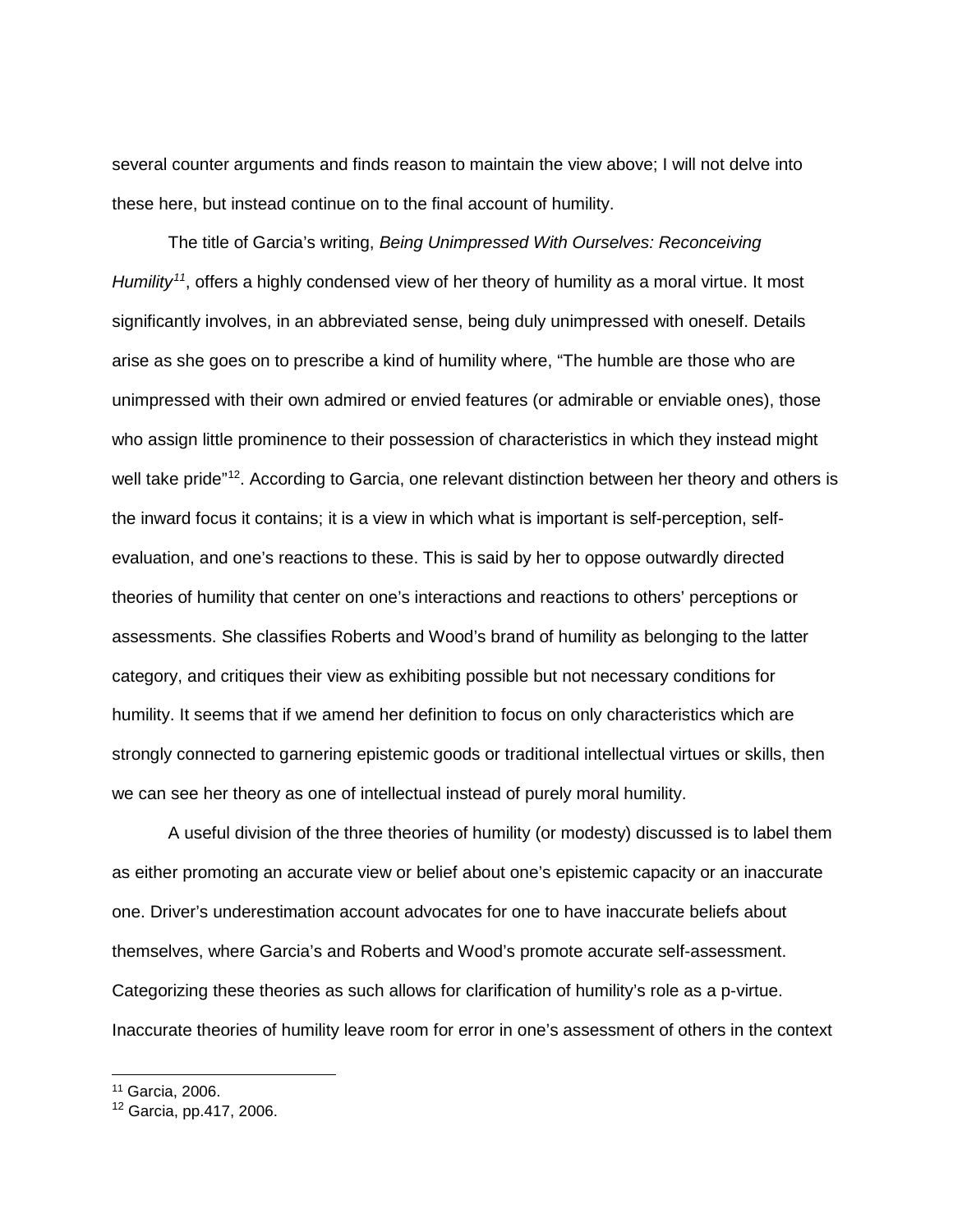of disagreement. If one has inaccurate beliefs about their own intellectual worth or value, they will be more likely to misconstrue their epistemic position in contrast to the person they are disagreeing with. One may falsely take an epistemic inferior to be a peer, or a peer to be a superior; either way this misconstruing of the other because of inaccurate beliefs will impact one's reaction to the disagreement and cause them to engage improperly with the other. Theories of humility in which one does have accurate beliefs will negate these possible mistakes (or at least greatly decrease the chance of them being made), and so allow one to take the proper action in response to disagreement (whether it be an epistemic inferior, peer, or superior). Thus, accurate beliefs of oneself are essential to forming accurate beliefs about the nature of the disagreement and so facilitate an appropriate reaction to the disagreement.

## **V. Epistemic Trustworthiness & Harm:**

What exactly is happening when one misjudges another on the basis of some vice or lack of corresponding virtue? If one misjudges another's epistemic prowess, they have essentially assigned a false value to their degree of epistemic trustworthiness. Borrowing from Fricker, I take this trustworthiness to consist of the dual elements of competence and sincerity<sup>13</sup>. Misjudging as the result of a lack of humility or the presence of testimonial injustice has a profound impact. A lack of humility, for instance, may allow one to consider themselves superior to another who is actually their peer; if this is the case, they may refuse to treat the other as a knower who is capable of transmitting knowledge to themselves or others, and so harm this fundamentally human aspect of other. This misjudging of the self further blocks one from reacting properly to the disagreement at hand.

<span id="page-11-0"></span><sup>&</sup>lt;sup>13</sup> Fricker, pp. 45, 2007.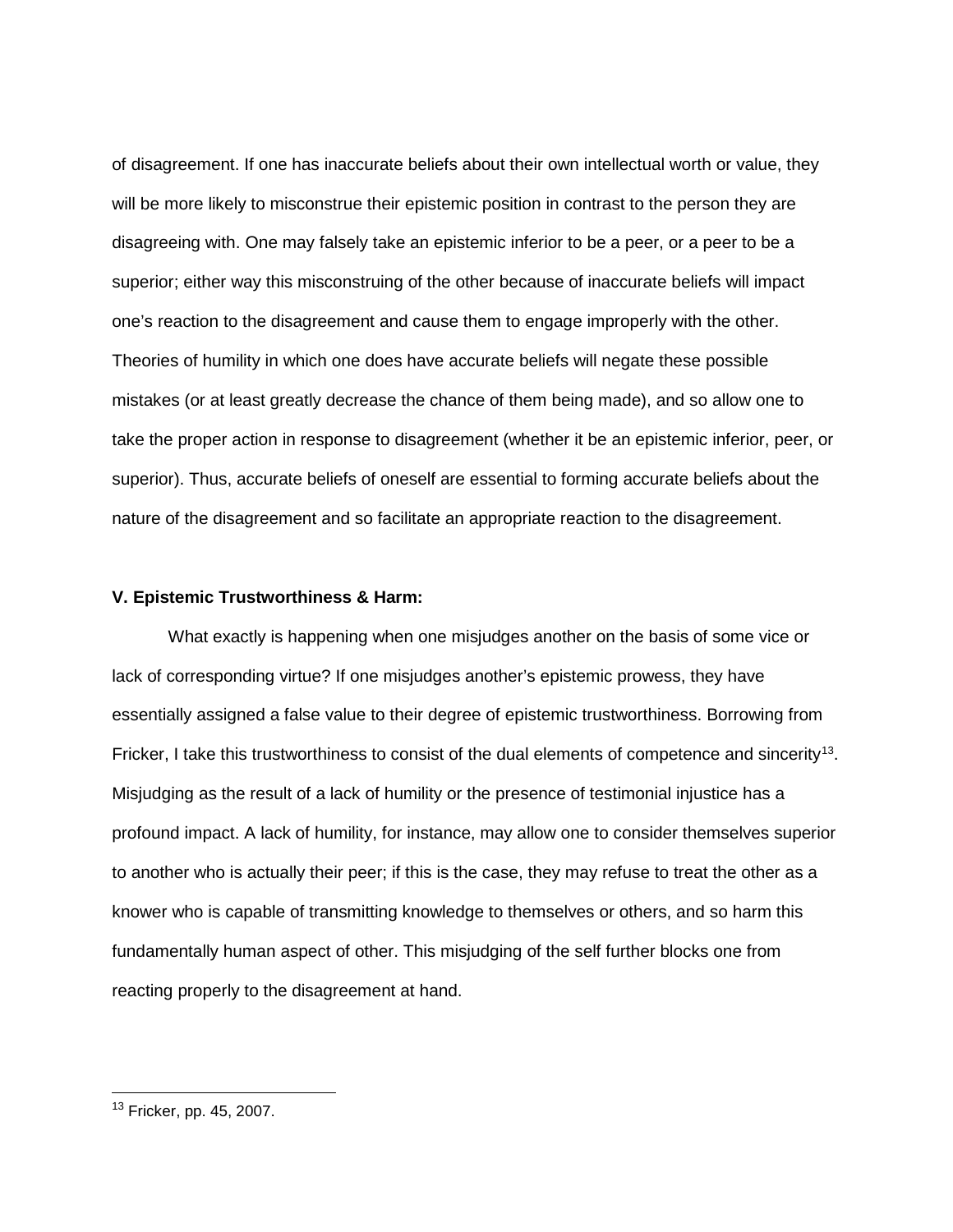Misjudgment may also come in the form of misjudging the other by exhibiting the vice of testimonial injustice. Here one would, using again an example of genuine peer disagreement, take the other to be inferior but this time because one's judgement is distorted with regards to the other's abilities and epistemic powers. An accessible and socially relevant example of this would be if one doles out a credibility deficit to the other on the basis of the other's dark skin color. Again a misjudgment has occurred, but this time with regards to one's underestimating the other. Such a mistake can dramatically impact the other, who may be discouraged or lose epistemic confidence due to one's judging them inferior, when in reality the basis for one's judgement is a character flaw and not reflective of the other's epistemic abilities.

In either case, one's inaccurate assessment of the other's epistemic trustworthiness causes one to do them wrong, on both an epistemic and human level. Further, these kinds of inaccurate judgements may reflect larger social issues and should be pointed out and corrected whenever possible.

## **Conclusion:**

It can now be seen that possessing the relevant set of intellectual virtues is needed to combat the various kinds of harms that spring from epistemic miscalculations. The virtue of testimonial justice is needed to negate the kind of prejudicial credibility deficits that stem from its paralleling vice, testimonial injustice. Humility is needed to counteract the hubris that leads one to mistakenly have an inflated view of their own epistemic position.

Moving from epistemic evaluation of another person to the consideration of epistemic disagreements and the proper reaction of both parties in the face of varying kinds of disagreement, a fact becomes salient. Without the p-virtues which include humility, testimonial justice, and possibly others, one cannot know or have a justified belief regarding the evidential value they should afford another person's disagreement with them where they hold the belief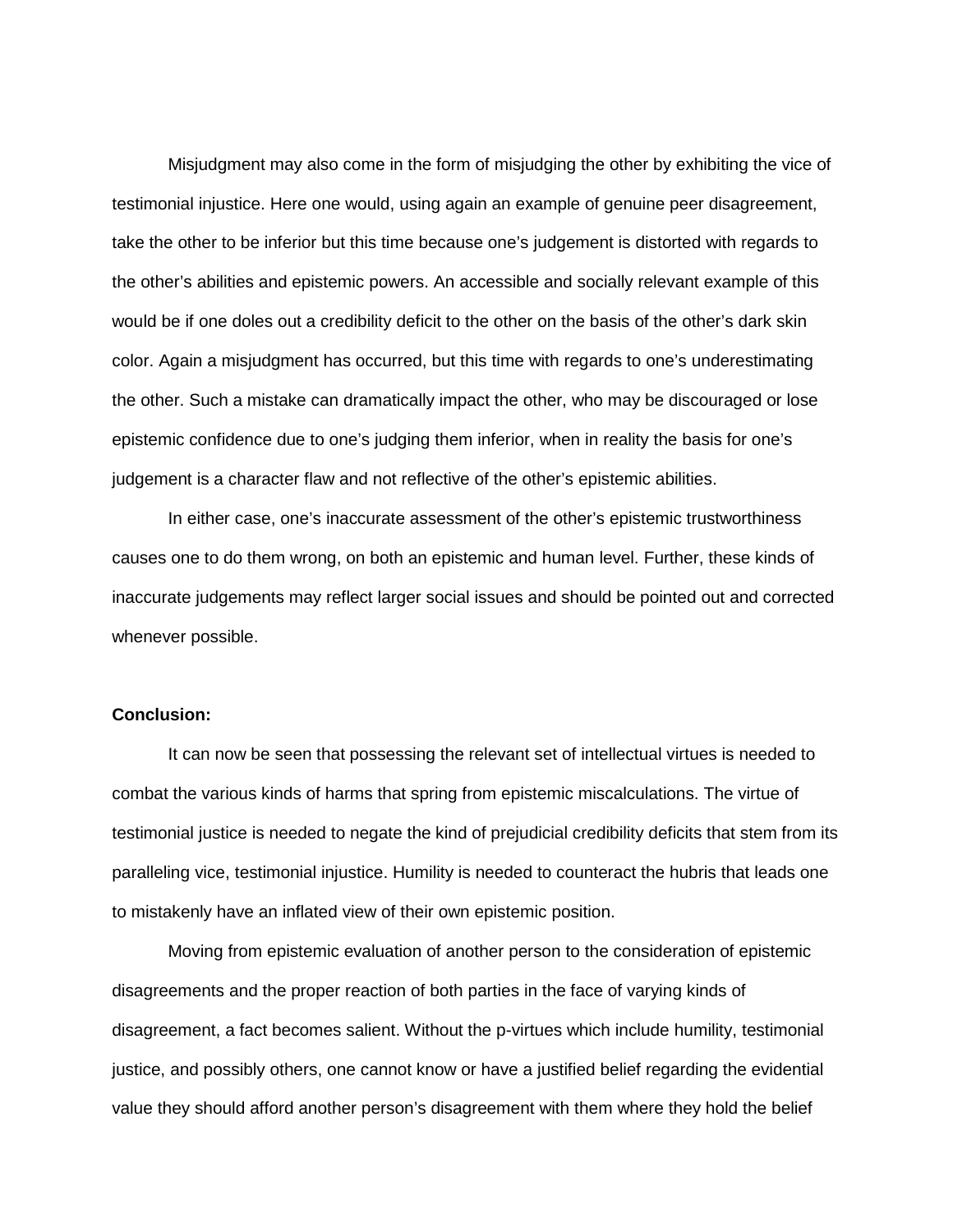that P, and the other person (S1) holds that not-P is true. This is because the lack of p-virtues allows for the fact that one's response to a disagreement may be suffering from an over-rated self-evaluation or an identity-prejudicial credibility deficit, and one may be reacting inappropriately. It is only with the possession of p-virtues that one can be said to know what evidential value to attribute to a disagreement and react accordingly. The lack of p-virtues rules out one as knowing how to rationally react to disagreement because there is every chance that, whatever their reaction, they would be reacting to an illusion based on ego, harmful prejudices, or both.

Where does my thesis reside in the broader context of contemporary epistemology? It belongs to the burgeoning literature that seeks to establish theoretically illuminating connections between social epistemology and virtue epistemology. The cross fertilization of these sub-fields can be seen in other work by Fricker, where she develops arguments on institutional virtues<sup>[14](#page-13-0)</sup>. Writing of this kind, which utilizes the explanatory ability of theories and terms in the discussed sub-fields, can reveal new ways of understanding relevant social, moral, and epistemic issues.

I do not imagine that humility and testimonial justice encompass all p-virtues, however, they seem to play a significant role in allowing us to accurately judge ourselves and others epistemically. One's ability to recognize how socially constructed and enforced prejudices form unjust power structures which manifest (at least in one way) as epistemic injustices is vital to breaking down said power structures. I look forward to further exploration of these p-virtues and examining other potential factors like intellectual courage and flexibility that shed light on the questions considered in this work.

<span id="page-13-0"></span><sup>14</sup> Fricker, 2010.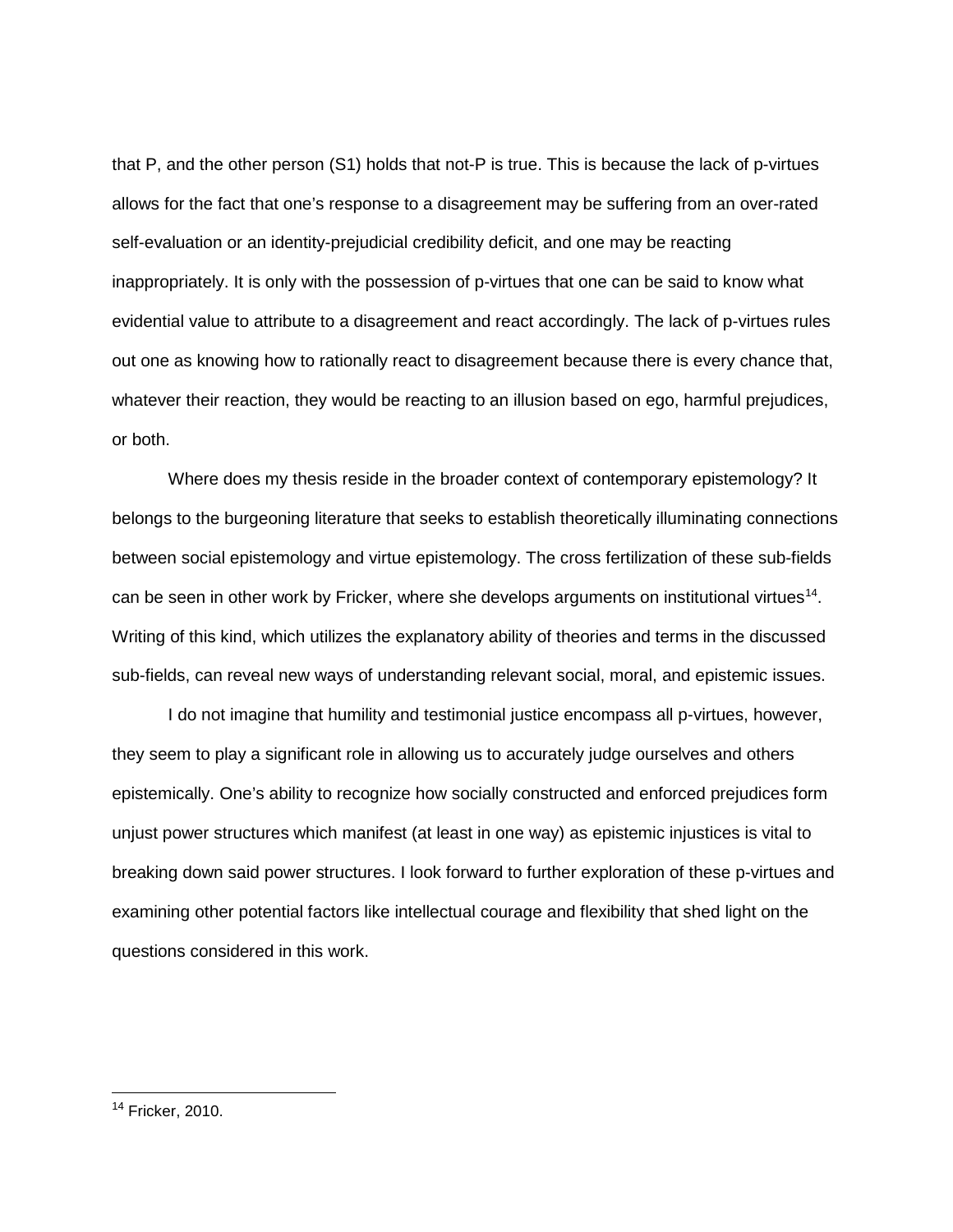## **References**

Driver, Julia. *Modesty and Ignorance*. Ethics, July 1999. Vol. 109, No. 4, pp. 827-834. University of Chicago Press. Accessed at: <http://www.jstor.org/stable/10.1086/233947?origin=JSTOR-pdf>

Fricker, Miranda. "Can There Be Institutional Virtues?". Ed. Tamar Gendler and John Hawthorne. *Oxford Studies in Epistemology* 3 (Oxford: Oxford University Press, 2010): 235-252. Print.

- Fricker, Miranda. *Epistemic Injustice: Power & the Ethics of Knowing*. Oxford University Press, 2007. Print.
- Garcia, J. L. A. *Being Unimpressed With Ourselves: Reconceiving Humility*. Philosophia, 2006. 34: pp. 417–435. Web.
- Roberts, C. Robert, W. Jay Wood. *Intellectual Virtues: An Essay in Regulative Epistemology*. Oxford University Press, 2007. Print.